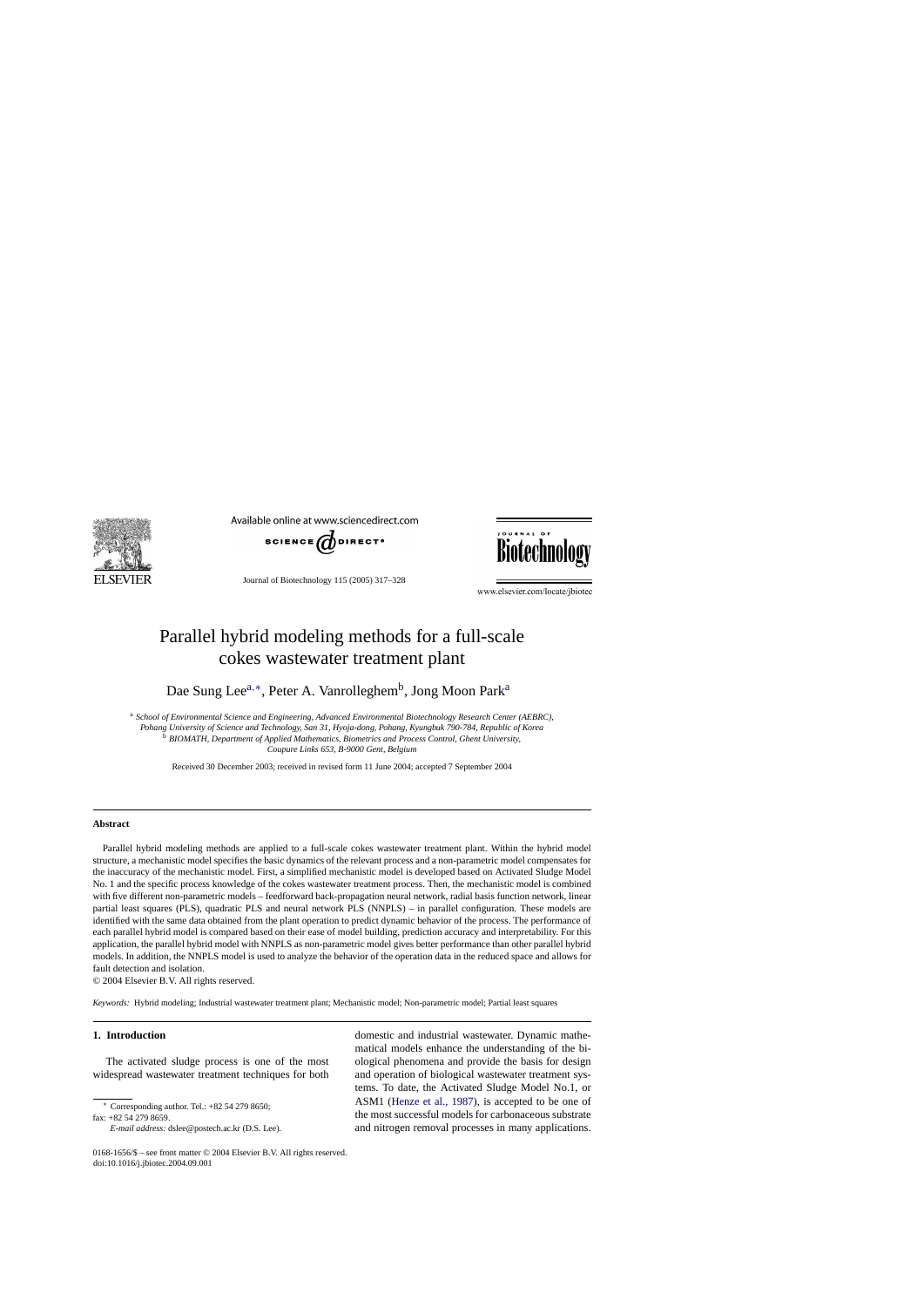However, the high complexity of the ASM1 with its numerous processes and parameters often gives rise to identification problems. Furthermore, since the model is designed for domestic wastewater treatment only, there is a significant limitation in its application to industrial wastewater treatment processes. It is not easy or worthwhile to spend too much time and effort to simulate peculiarities and non-idealities of an industrial process using ASM1.

In recent years, hybrid neural network modeling approaches have received considerable attention ([Psichogios and Ungar, 1992; Thompson and Kramer,](#page-10-0) [1994;](#page-10-0) [van Can et al., 1997; Lee et al., 2002\).](#page-10-0) These approaches are potentially very efficient to obtain more accurate predictions of process dynamics by taking the advantages of both the mechanistic model and the neural network model. Within the hybrid model structure, the mechanistic model specifies the basic dynamics of the relevant process variables. The neural network model, combined with the mechanistic model either in parallel or in serial configuration, accounts for unknown and non-linear parts of the mechanistic model. In case, the mechanistic model has a reasonably accurate structure, thereby reducing the identification problem to that of estimating unmeasured process parameters, the serial hybrid neural model gives good performance ([Psichogios and Ungar, 1992\).](#page-10-0) However, when the mechanistic model's structure is highly uncertain, or contains a large number of very complex process parameters like biological wastewater treatment process, then the parallel hybrid model provide a significant advantage over both the mechanistic model and the neural network model [\(Lee et al., 2002\).](#page-10-0)

There has been a great preference in neural networks, especially feedforward back-propagation neural networks (FBNN) and radial basis function network (RBFN), as non-parametric model [\(Thompson](#page-10-0) [and Kramer, 1994; Zhao et al., 1999](#page-10-0)). However, the approach is applicable to other non-parametric models available, each varying in complexity and ease of development. Alternative non-parametric models include linear partial least squares (PLS), quadratic PLS (QPLS) and neural network PLS (NNPLS).

In this study, a simplified mechanistic model was developed to simulate the dynamic behavior of a full-scale cokes wastewater treatment plant. Then, the above mentioned five different non-parametric methods were incorporated into the mechanistic model in parallel configuration. The non-parametric models were identified on the residuals between the mechanistic model and the operation data to compensate for non-linearity and uncertainty that arise from the inherent process complexity. The parallel hybrid models were tested on their prediction capability and compared based on their ease of model building, prediction accuracy and interpretability.

## **2. Materials and methods**

#### *2.1. Cokes wastewater treatment plant*

The cokes wastewater treatment process (CWTP) at a steel-making company in Korea is a conventional activated sludge unit as shown in [Fig. 1.](#page-2-0) It was designed for the removal of toxic organic pollutants from the plant. Most of the chemical oxygen demand (COD) originates from phenol, which is a toxic inhibitory substrate but is also a carbon source for acclimatized microorganisms [\(Richards and Shieh, 1989\).](#page-10-0) In addition to phenol, cyanides and other toxic aromatic hydrocarbons such as cresol, indole and toluene contribute to the wastewater COD. Since a high concentration of nitrogen compounds was found inhibitory to biodegradation, pre-treatment steps such as ammonia stripping were employed to render the wastewater more amendable to biodegradation. To alleviate the impact of high concentrations of deleterious substances on the biological treatment, an equalization tank was installed after the preliminary treatment stage and before the aeration tanks of the activated sludge process. The hydraulic retention time of the CWTP was approximately 2.7 days. Oxygen was introduced by submerged mechanical aerators. Concentrated sludge from the bottom of the clarifier was split into two streams: the first was recycled to the beginning of the first two aeration tanks and the other was treated in view of incineration of the waste sludge. The effluent from the settler was passed through chemical treatment units to remove hazardous heavy metal ions and to reduce the level of suspended solids and organic matter. Operational data of five months were collected at 8 h intervals. All samples were analyzed for mixed liquor suspended solids (MLSS), COD, suspended solids (SS), cyanide (CN) and phenol according to the Standard Methods ([APHA, 1995\).](#page-10-0) Dissolved oxygen concentration, pH, influent flow rate and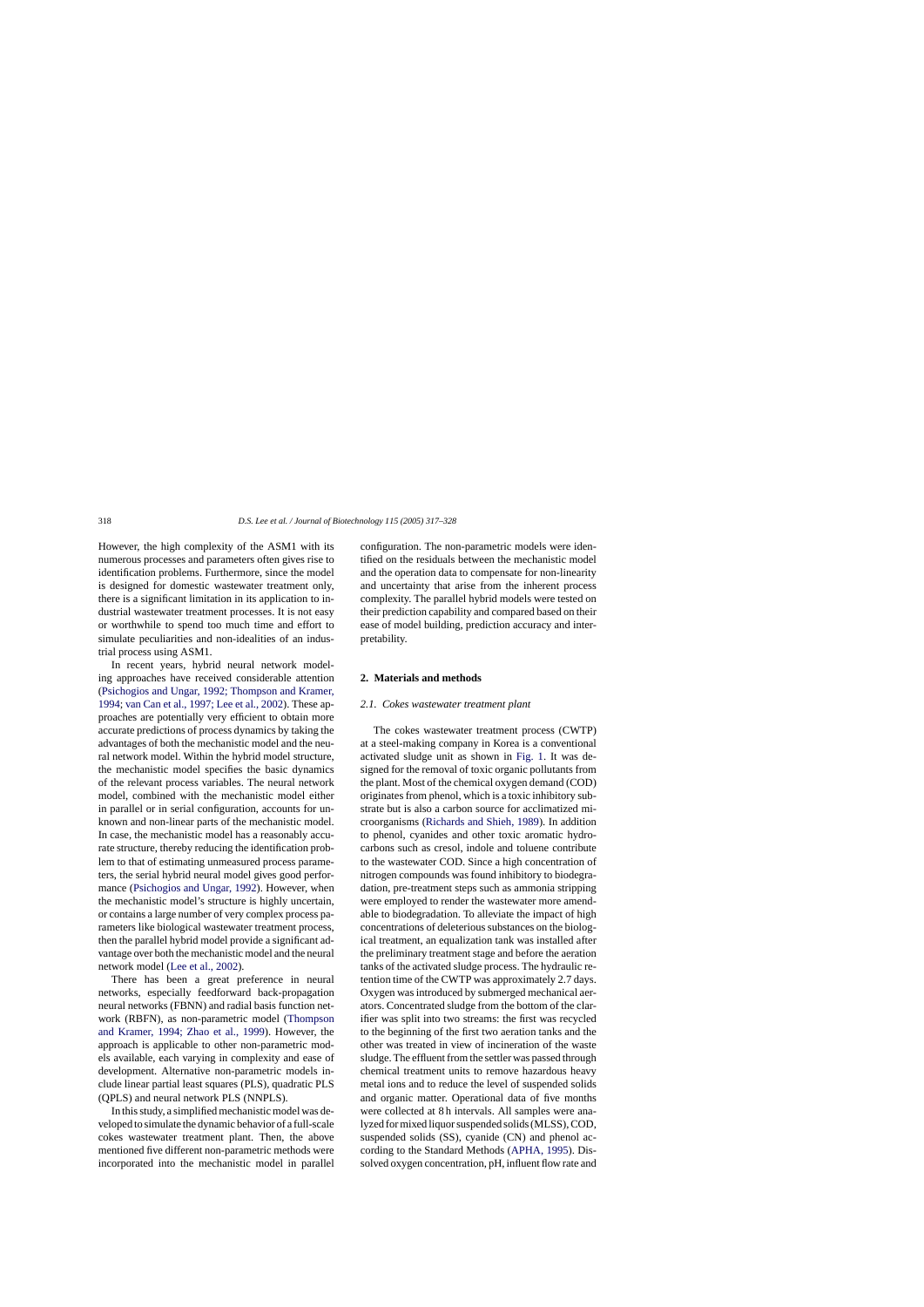<span id="page-2-0"></span>

Fig. 1. Schematic diagram of full-scale cokes wastewater treatment plant.

recycle flow rate were also measured at each sampling time. This measuring campaign resulted in 466 operational data sets in total. The first 240 sets of data were used for training and the remaining 226 data sets for the validation of the developed models.

## *2.2. Simplified mechanistic model*

A mechanistic model for the CWTP was developed on the basis of ASM1. For the reactor system shown in Fig. 1, the mass balances for process variables in the reactor were established to predict the concentrations of effluent components. For practical reasons, minor mechanisms were neglected and only known major mechanisms were taken into account. Therefore, the following assumptions and simplifications were made based on the process knowledge and understanding of the CWTP.

- (a) All reactors were assumed to be well-agitated and aerated continuous-flow reactors. The kinetics of microorganisms were assumed to be the same in all reactors.
- (b) Active biomass was divided into two types of organisms: heterotrophic  $(X_H)$  and cyanidedegrading organisms  $(X_{CN})$ .
- (c) Biodegradable carbonaceous material was classified as readily biodegradable substrate  $(S<sub>S</sub>)$ , slowly biodegradable substrate  $(X<sub>S</sub>)$  and cyanide compounds  $(S_{CN})$ . Phenolic compounds in the influent were assumed to be readily biodegradable organic matter  $(S<sub>S</sub>)$ . Inert particulate products  $(X<sub>P</sub>)$  arising from biomass decay were also included.
- (d) Nitrification reactions were neglected, since no nitrate or nitrite was detected. There have been sev-

eral reports that nitrification is inhibited by phenol, most of the poly-nuclear aromatic hydrocarbons and cyanide, all of which were present as carbonaceous compounds in the cokes wastewater [\(Lee and](#page-10-0) [Park, 1998\).](#page-10-0)

- (e) Since the dissolved oxygen concentration was maintained at  $1.5 \text{ mg O}_2/l$ , oxygen transfer was assumed not to be rate-limiting.
- (f) Cyanide compounds are toxic to heterotrophs. The shock loading of cyanide during the measuring campaign caused a deterioration of the biological wastewater treatment process. To describe cyanide inhibition upon the growth rate of heterotrophs, the following rate expression was used:

$$
\mu = \hat{\mu}_{\rm H} \left( \frac{S_{\rm S}}{K_{\rm S} + S_{\rm S}} \right) \left( \frac{K_{\rm I}}{K_{\rm I} + S_{\rm CN}} \right) \tag{1}
$$

(g) No reaction was assumed during the clarification and, therefore, the secondary settler was considered to be a simple separating point.

As a result, the mechanistic model consisted of eight components and five rate equations, as listed in [Table 1.](#page-3-0) The parameter values used in the model were initially based on literature values. For heterotrophs, most default parameters provided by ASM1 were used. Kinetic parameters suggested by [Gaudy et al. \(1982\)](#page-10-0) were used for cyanide-degrading organisms. From the results of sensitivity analysis, only three parameters  $\mu_{\rm H}$ ,  $\mu_{\rm CN}$  and *Y*H were optimized using the simplex method in order to minimize the deviations between the simulation values and the corresponding operational data.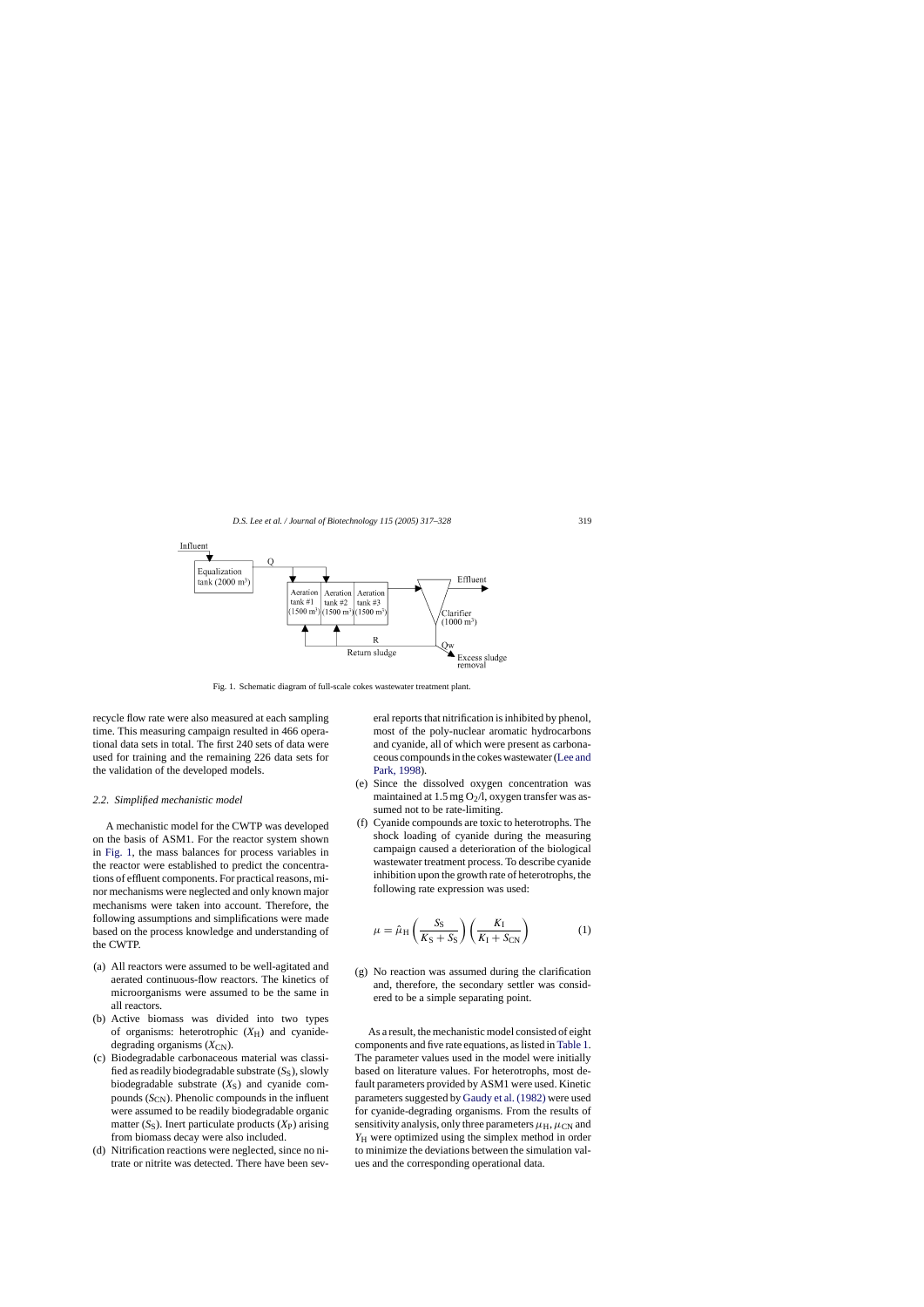#### <span id="page-3-0"></span>Table 1

| Simplified mechanistic model for the cokes was tewater treatment plant |  |
|------------------------------------------------------------------------|--|
|------------------------------------------------------------------------|--|

|                                               | Process                                                                                                                                                                                                                                      | Component i |                              |                            |                |                               |                  |                   |                  | Process Rate $\rho_i$ (ML <sup>-3</sup> T <sup>-1</sup> )                                                                         |
|-----------------------------------------------|----------------------------------------------------------------------------------------------------------------------------------------------------------------------------------------------------------------------------------------------|-------------|------------------------------|----------------------------|----------------|-------------------------------|------------------|-------------------|------------------|-----------------------------------------------------------------------------------------------------------------------------------|
|                                               |                                                                                                                                                                                                                                              | $S_{I}$     | 2<br>$S_{\rm S}$             | 3<br>$S_{\rm CN}$          | $\overline{4}$ | .5<br>$X_{\rm I}$ $X_{\rm S}$ | 6<br>$X_{\rm H}$ | 7<br>$X_{\rm CN}$ | 8<br>$X_{\rm P}$ |                                                                                                                                   |
|                                               | Aerobic growth of heterotrophs                                                                                                                                                                                                               |             | $-\frac{1}{Y_{\rm H}}$       |                            |                |                               | 1                |                   |                  | $\hat{\mu}_{\rm H}\left(\frac{S_{\rm S}}{K_{\rm S}+S_{\rm S}}\right)\left(\frac{K_{\rm I}}{K_{\rm I}+S_{\rm CN}}\right)X_{\rm H}$ |
| 2                                             | Aerobic growth of cyanide-degrading microorganisms                                                                                                                                                                                           |             |                              | $-\frac{1}{Y_{\text{CN}}}$ |                |                               |                  | $\mathbf{1}$      |                  | $\hat{\mu}_{\text{CN}}\left(\frac{S_{\text{CN}}}{K_{\text{CN}}+S_{\text{CN}}}\right)X_{\text{CN}}$                                |
| 3                                             | Decay of heterotrophs                                                                                                                                                                                                                        |             |                              |                            |                | $1-f_{\rm P}$ $-1$            |                  |                   | $f_{\rm P}$      | $b_H X_H$                                                                                                                         |
| 4                                             | Decay of cyanide-degrading microorganisms                                                                                                                                                                                                    |             |                              |                            |                |                               |                  | $1-f_P$ $-1$      | $f_{\rm P}$      | $b_{\rm CN}X_{\rm CN}$                                                                                                            |
| 5                                             | Hydrolysis of entrapped organics                                                                                                                                                                                                             |             |                              |                            |                | $-1$                          |                  |                   |                  | $k_h \frac{X_S/X_H}{K_Y+X_S/X_H} X_H$                                                                                             |
| Observed conversion rates ( $ML^{-3}T^{-1}$ ) |                                                                                                                                                                                                                                              |             | $r_i = \sum_i v_{ij} \rho_j$ |                            |                |                               |                  |                   |                  |                                                                                                                                   |
|                                               | Stoichiometric papameters<br>Heterotrophic yield: $Y_H$<br>Cyanide-degrading microorganisms' yield: $Y_{CN}$<br>Fraction of biomass yielding particulate products: $f_P$                                                                     |             |                              |                            |                |                               |                  |                   |                  |                                                                                                                                   |
|                                               | Kinetic parameters<br>Heterotrophic growth and decay: $\hat{\mu}_{H}$ , $K_{S}$ , $K_{I}$ , $b_{H}$<br>Cyanide-degrading microorganisms' growth and decay: $\hat{\mu}_{CN}$ , K <sub>CN</sub> , b <sub>CN</sub><br>Hydrolysis: $k_H$ , $K_X$ |             |                              |                            |                |                               |                  |                   |                  |                                                                                                                                   |



Fig. 2. Parallel hybrid modeling approaches.

#### *2.3. Parallel hybrid model*

In the parallel hybrid model structure, nonparametric models described below are combined with the mechanistic model in parallel configuration as shown in Fig. 2. The non-parametric models were used to estimate the difference between the mechanistic model predictions and the corresponding operational data (i.e., the residuals). The key to success in developing parallel hybrid models lies in the information content of the residuals. If non-parametric models are trained to extract some useful information from the residuals, the accuracy of the model would be improved. Since the mechanistic model was developed by making several assumptions and simplifications, we expected that the residuals would have dynamic information that was not contained in the mechanistic model. In addition, external disturbances such as composition variation, shock loadings of toxic compounds and temperature variation were fed into the non-parametric model so that it could capture the effects of these disturbances. The inputs fed to both the non-parametric model and the mechanistic model include influent flow rate *Q*(*t*−1), sludge recirculation rate  $Q_R(t-1)$ , MLSS( $t-1$ ) in the reactor and the influent concentrations of CODin(*t*−1) and CNin(*t*−1). The effluent concentrations of CODeff(*t*−1), SSeff (*t*−1) and  $CN_{\text{eff}}$  (t−1); pH(t−1) in the reactor; and the residuals *e*(*t*−1) of MLSS, SS, COD and CN were only fed to the non-parametric models. The non-parametric outputs were the residuals *e*(*t*) of MLSS, SS, COD and CN. All programs used in this work were implemented in MATLAB by using the Neural Network Toolbox ([Demuth and Deale, 2001\) a](#page-10-0)nd the PLS Toolbox ([Wise](#page-11-0) [and Gallagher, 2000\).](#page-11-0)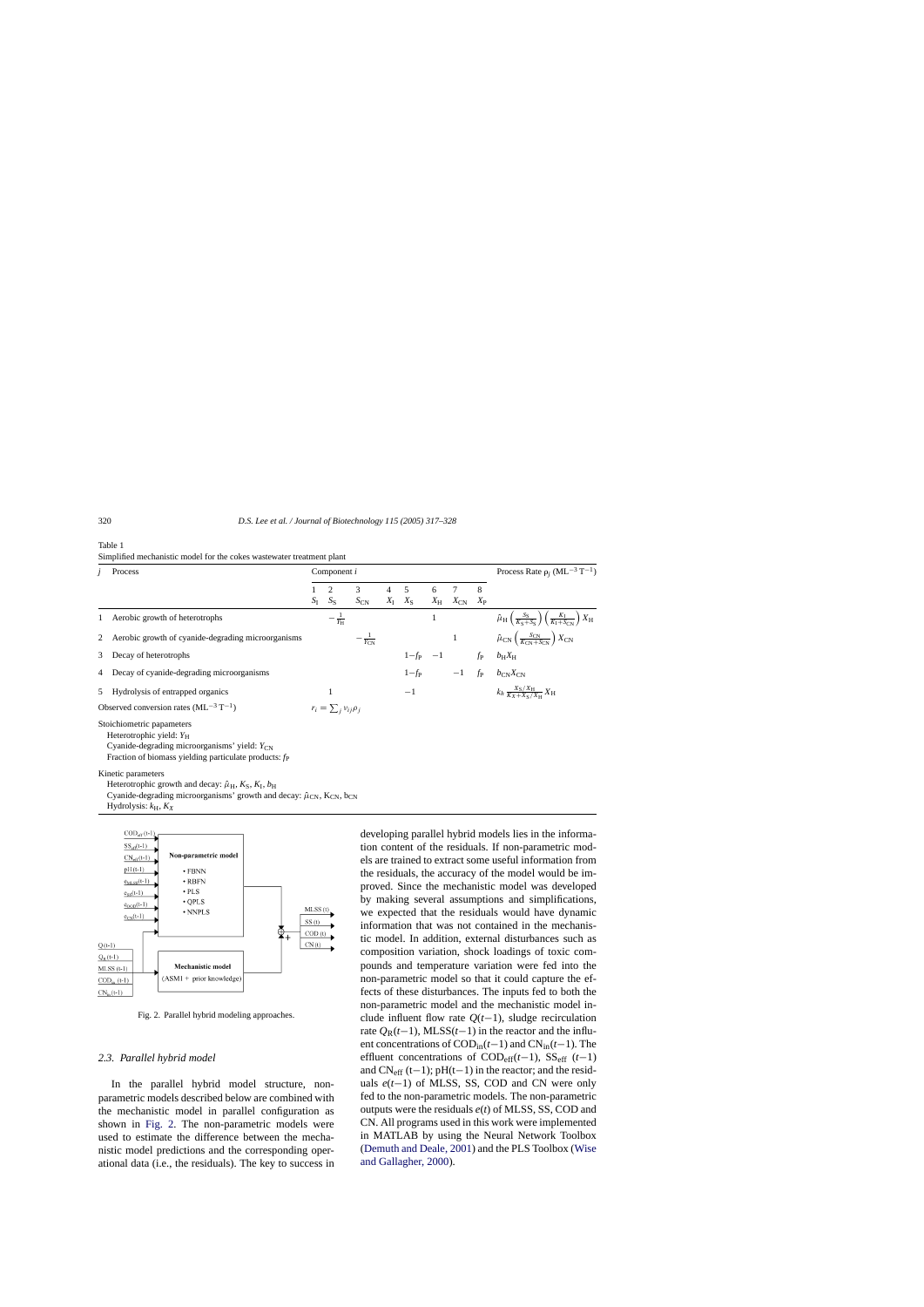## *2.4. Feedforward Back-propagation neural network*

Neural networks have been successfully applied to various biochemical processes ([Montague and Morris,](#page-10-0) [1994; Zhang et al., 1994; Lee and Park, 1999](#page-10-0)). They have a distinct ability to model non-linear dynamic systems without requiring a structural knowledge of the process to be modeled. Neural networks can map a set of input patterns onto a corresponding set of output patterns on the basis of historical data from any given system. However, neural network models have also been criticized for a lack of dependence upon physical relationships and a poor capacity for extrapolation.

A feedforward back-propagation neural network (FBNN) was employed in this study. The FBNN structure consists of one input layer, one hidden layer and one output layer. Each layer can have a number of neurons (processing elements), which are connected linearly by weights to the neurons in the neighboring layers. The number of neurons in the input and output layers are predetermined by the number of input and output variables. The hidden layer has the hyperbolic tangent as activation function and the output layer the linear function. Prior to training, all variables were scaled to the range −1 to 1. The Levenberg–Marquardt algorithm was used for the training process. The training process adjusts weights to minimize the error between the measured output and the output produced by the network. Through this adjustment, the neural network learns the input–output behavior of the system. The optimal structure of the neural network was determined by varying the number of neurons in the hidden layer. By comparing the performance of network configurations in the recall and generalization process ([Baughman and Liu, 1995\),](#page-10-0) we found that the hidden layer with six neurons gave the best results.

## *2.5. Radial basis function*

A radial basis function network (RBFN) is a network structure that employs local receptive fields to perform functional mappings [\(Haykin, 1999\).](#page-10-0) When an input vector is applied to the RBFN, each neuron in the hidden layer will output a significant non-zero response according to how close the input vector is to each neuron's weight vector. The most frequently used radial basis function is the Gaussian activation function:

$$
\Psi j(\mathbf{x}) = \exp\left(-\frac{\|\mathbf{x} - \mathbf{u}_j\|^2}{2\sigma_j^2}\right) \tag{2}
$$

where **x** is an input vector,  $\mathbf{u}_i$  is a weight vector and  $\sigma_i$ is the spread of the *j*th basis function. The output of the RBFN is the weighted average of the output associated with each hidden unit:

$$
y_k(\mathbf{x}) = \frac{\sum_j w_{jk} \Psi_j(\mathbf{x})}{\sum_j \Psi_j(\mathbf{x})}
$$
(3)

where  $y_k(\mathbf{x})$  is the *k*th output and  $w_{ik}$  are the weights between the hidden and output layers. A gradient descent algorithm was used for training the network parameters. The RBFN was designed by creating neurons one at a time. Initially, the hidden layer had no neurons. At each iteration, the input vector with the greatest error was used to create a neuron. The training algorithm continued until the new network met the specified error goal or the maximum number of neurons was reached. The spread parameter  $\sigma$  and the number of neurons in the hidden layer were optimized as 1.8 and 15, respectively, using the response surface methodology [\(Box](#page-10-0) [and Draper, 1987;](#page-10-0) [Draper and Lin, 1990\).](#page-10-0)

### *2.6. Partial least squares*

The partial least squares (PLS) method is a linear multivariate method for relating the process variables **X** with responses **Y**. PLS can analyze data with strongly collinear, noisy and numerous variables in both **X** and **Y** [\(Wold et al., 2001\).](#page-11-0) PLS reduces the dimension of the predictor variables by extracting factors or latent variables, which are correlated with **Y** while capturing a large amount of the variations in **X**. This means that PLS maximizes the covariance between matrices **X** and **Y**.

In PLS, the scaled matrices **X** and **Y** are decomposed into score vectors (**t** and **u**), loading vectors (**p** and **q**) and residual error matrices (**E** and **F**):

$$
\mathbf{X} = \sum_{i=1}^{a} \mathbf{t}_i \mathbf{p}_i^{\mathrm{T}} + \mathbf{E}
$$
  

$$
\mathbf{Y} = \sum_{i=1}^{a} \mathbf{u}_i \mathbf{q}_i^{\mathrm{T}} + \mathbf{F}
$$
 (4)

where *a* is the number of latent variables. In an inner relation, the score vector **t** is linearly regressed against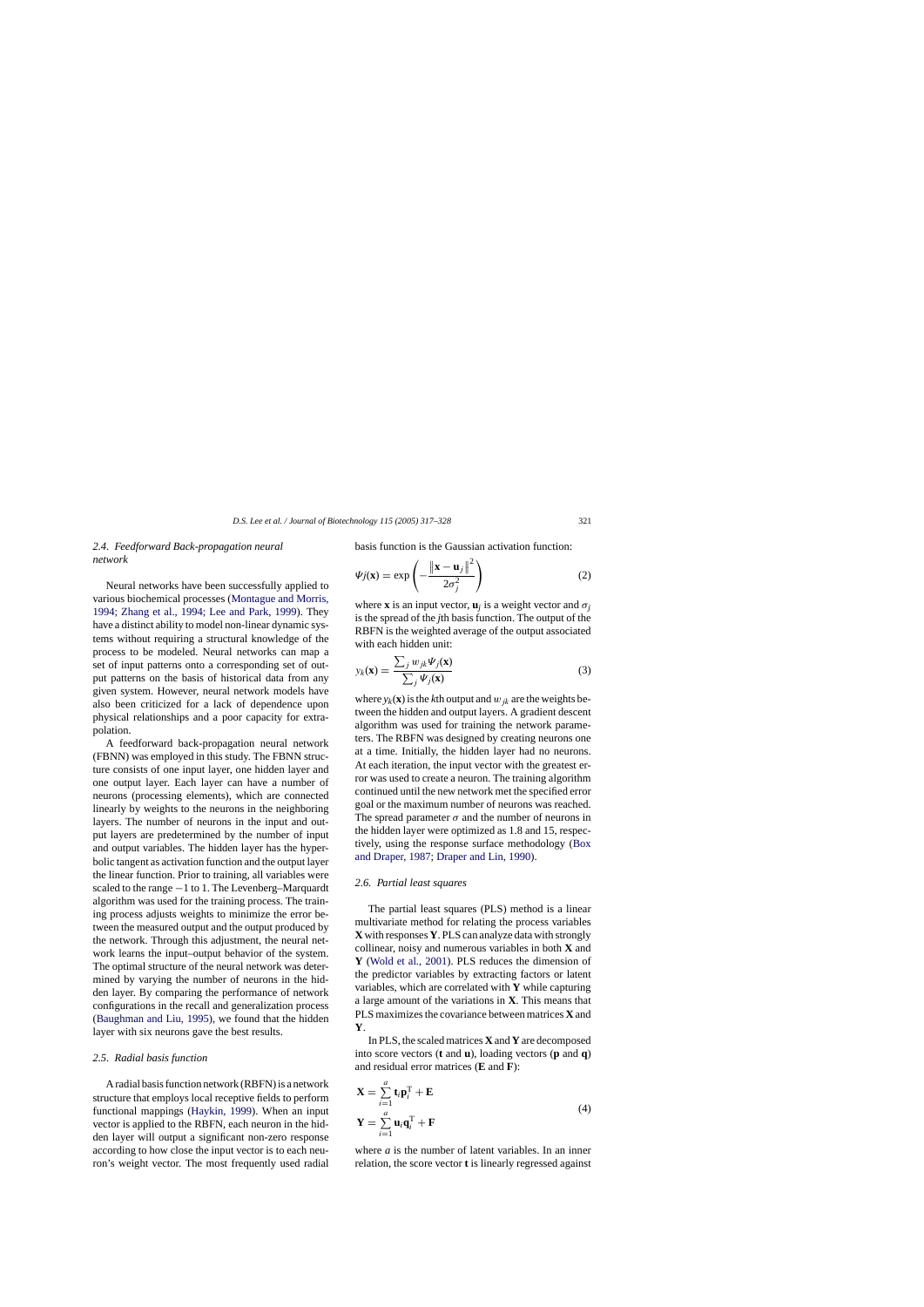<span id="page-5-0"></span>the score vector **u**.

$$
\mathbf{u}_i = b_i \mathbf{t}_i + h_i \tag{5}
$$

where *b* is a regression coefficient which is determined by minimizing the residual *h*. There are several algorithms to calculate the PLS model parameters. In this work, the non-linear Iterative Partial Least Squares (NI-PALS) algorithm was used with the exchange of scores ([Geladi and Kowalski, 1986](#page-10-0)). It is crucial to determine the optimal number of latent variables and crossvalidation is a practical and reliable way to test the predictive significance of each PLS component. Based on the cross-validation results, six latent variables were included into the PLS model. It explained 87.70% of the variance of matrix **X** and 76.36% of matrix **Y**.

#### *2.7. Non-linear partial least squares*

In order to capture non-linear structures between the predictor block and the responses, the PLS model can be extended to non-linear partial least squares models ([Baffi et al., 2000\).](#page-10-0) Major approaches have been to incorporate non-linear functions within the linear PLS framework. Especially, quadratic functions and neural networks have been used to identify the non-linear inner mapping between the input and the output latent variables. [Wold et al. \(1989\)](#page-11-0) proposed the QPLS method to make a polynomial fit for the PLS inner relation. QPLS works just like PLS and uses the NIPALS algorithm to calculate the latent variables. Once a pair of latent variables is calculated, polynomial functions are used to model the functional relationship between the pair of latent variables. In this study, the degree of the polynomial used was two and the number of latent variables in the model was set to six on the basis of the cross-validation analysis, which then explained 87.57% of the variance of matrix **X** and 76.53% of matrix **Y**.

Neural network PLS (NNPLS) is an integration of neural networks with PLS to model non-linear processes with input co-linearity [\(Qin and McAvoy, 1992\).](#page-10-0) The input and output variables are projected onto the latent space to remove collinearity and then each latent variable pair is mapped with a single-input–singleoutput (SISO) neural network as follows:

$$
\mathbf{u}_i = F(\mathbf{t}_i) + \mathbf{v}_i \tag{6}
$$



Fig. 3. Simulation results of the simplified mechanistic model.

where  $F(\cdot)$  stands for the inner relation represented by a neural network and **v** is the residuals. The neural network is trained to capture the non-linearity in the projected latent space. The major advantage of NNPLS method is that it decomposes a multivariate regression problem into a number of univariate regressors so that it can circumvent the over-parameterization problem. In this application, a FBNN with sigmoid functions was used to identify the non-linear inner regression models for each of the six latent variables. The model explained 88.15% of **X**-variance and 78.33% of the **Y**-variance.

## **3. Results and discussion**

#### *3.1. Model identification results*

Simulation results of the simplified mechanistic model are shown in Fig. 3. To maintain industrial confidentiality, the ordinates of all time-series simulation results were normalized to that of the variables of the CWTP. As can be seen in Fig. 3, the mechanistic model predicted some of the general characteristics of process behaviors, but there was a significant mismatch between the model prediction and actual plant data.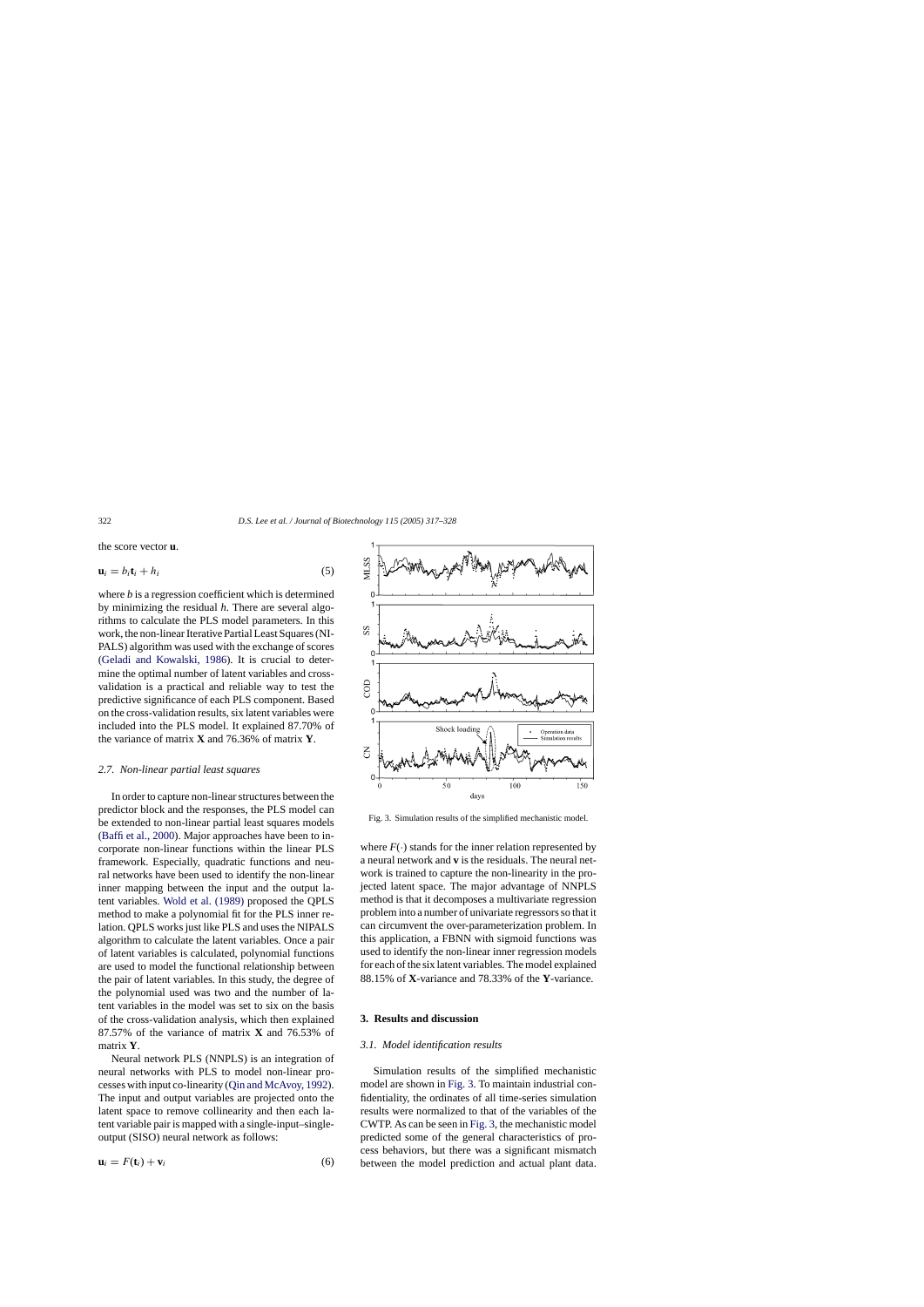| Non-parametric model | Structure                           | <b>TNP</b> <sup>c</sup> | $RSSE_{training}$ | $RSSE_{validation}$ | <b>BIC</b> |  |  |  |  |
|----------------------|-------------------------------------|-------------------------|-------------------|---------------------|------------|--|--|--|--|
|                      | Only mechanistic model              | 12                      | 0.143             | 0.201               | $-1591.6$  |  |  |  |  |
| <b>FBNN</b>          | $13-6-4$                            | 112                     | 0.018             | 0.163               | $-1571.0$  |  |  |  |  |
| <b>RBFN</b>          | 13-15-4, $sc^2 = 1.8$               | 257                     | 0.012             | 0.130               | $-1963.9$  |  |  |  |  |
| <b>PLS</b>           | $1v^b = 6$                          | 80                      | 0.056             | 0.184               | $-1640.5$  |  |  |  |  |
| <b>QPLS</b>          | $1vb = 6$ , order of polynomial = 2 | 98                      | 0.021             | 0.045               | $-1483.7$  |  |  |  |  |
| <b>NNPLS</b>         | $1vb = 6$ . SISO FBNN               | 122                     | 0.019             | 0.038               | $-1474.3$  |  |  |  |  |

<span id="page-6-0"></span>Table 2 Comparison of different parallel hybrid models

<sup>a</sup> Spread constant.

**b** Number of latent variables.

<sup>c</sup> Total number of parameters.

This discrepancy was especially severe when the process experienced the shock loading of toxic cyanide (from operation data 250 to 279) as described in detail in the next section. Normal cyanide concentration in the influent was about  $12 \text{ mg l}^{-1}$ , but during the upset period it increased abruptly up to 26 mg l−<sup>1</sup> between days 84 and 87 (corresponding to data points 250 and 258). The system took the shock of the adverse loading with a leakage of organic carbon into the effluent and a rather severe decrease in biomass concentration ([Fig. 3\).](#page-5-0) After this shock loading period, the mechanistic model gave even poorer predictions than it did before the process damage. This can be attributed to changes in the activities of microorganisms or changes of kinetic parameters.

All parallel hybrid models were identified with the same operation data obtained from the plant. With the respective optimal parallel hybrid models, the results of the validation stage enabled the different modeling approach to be evaluated and compared. The performance of each model was evaluated in terms of the relative sum of squared error (RSSE) criterion. The RSSE performance index was defined as:

$$
RSSE = \frac{\sum \|t_{ij} - y_{ij}\|^2}{\sum \|y_{ij}\|^2}
$$
 (7)

where  $y_{ij}$  denotes the *i*th value of the output *j* and  $t_{ij}$  the associated prediction value. Table 2 shows the RSSE values of the training and validation data sets for five different hybrid modeling approaches. All models predict the dynamics of the wastewater treatment process with good accuracy compared with the mechanistic model. This is a clear indication that the residuals contained sufficient relevant information about the dynamic behavior of the system, but which was not considered in the mechanistic model.

Both the FBNN and RBFN modeling structures provided a very good fit to the training data. However, the hybrid FBNN model showed a relatively poor predicting ability for the validation data set. One disadvantage of such global methods like FBNN is that a new sample may change the model everywhere. Local interpolation methods like RBFN overcome this drawback by utilizing only the neighboring samples of the estimate at a lookup point ([Carlin et al., 1994\).](#page-10-0) However, the RBFN model required more neurons in the hidden layer than the FBNN. When the inputs vary over a wide range, the number of required neurons in the RBFN model becomes high. Initialization of weights and bias in the RBFN model is not a random process ([Tettch et al.,](#page-10-0) [1996\).](#page-10-0) Therefore it was possible to optimize the RBFN model by a traditional factorial design for the spread parameter  $\sigma$  and the number of neurons in the hidden layer. For both the FBNN and the RBFN models, parameter optimization is an iterative process. Therefore, the iterative methods might not reach a unique minimum or be trapped in local minima. In addition, it is a disadvantage that the weights and biases in the network structures cannot be interpreted directly. These methods always give the output as a coupled dependency of all the input variables. Some researchers have tried to interpret the transformation made by the hidden layer, but the results are not very applicable for practical model interpretation ([Garson, 1991; Gallinari et](#page-10-0) [al., 1991\).](#page-10-0)

It is clear from Table 2 that the parallel hybrid model with PLS as non-parametric model gave the worst prediction performance among the hybrid modeling approaches. This exemplified the fundamental weakness of the linear multivariate regression model. When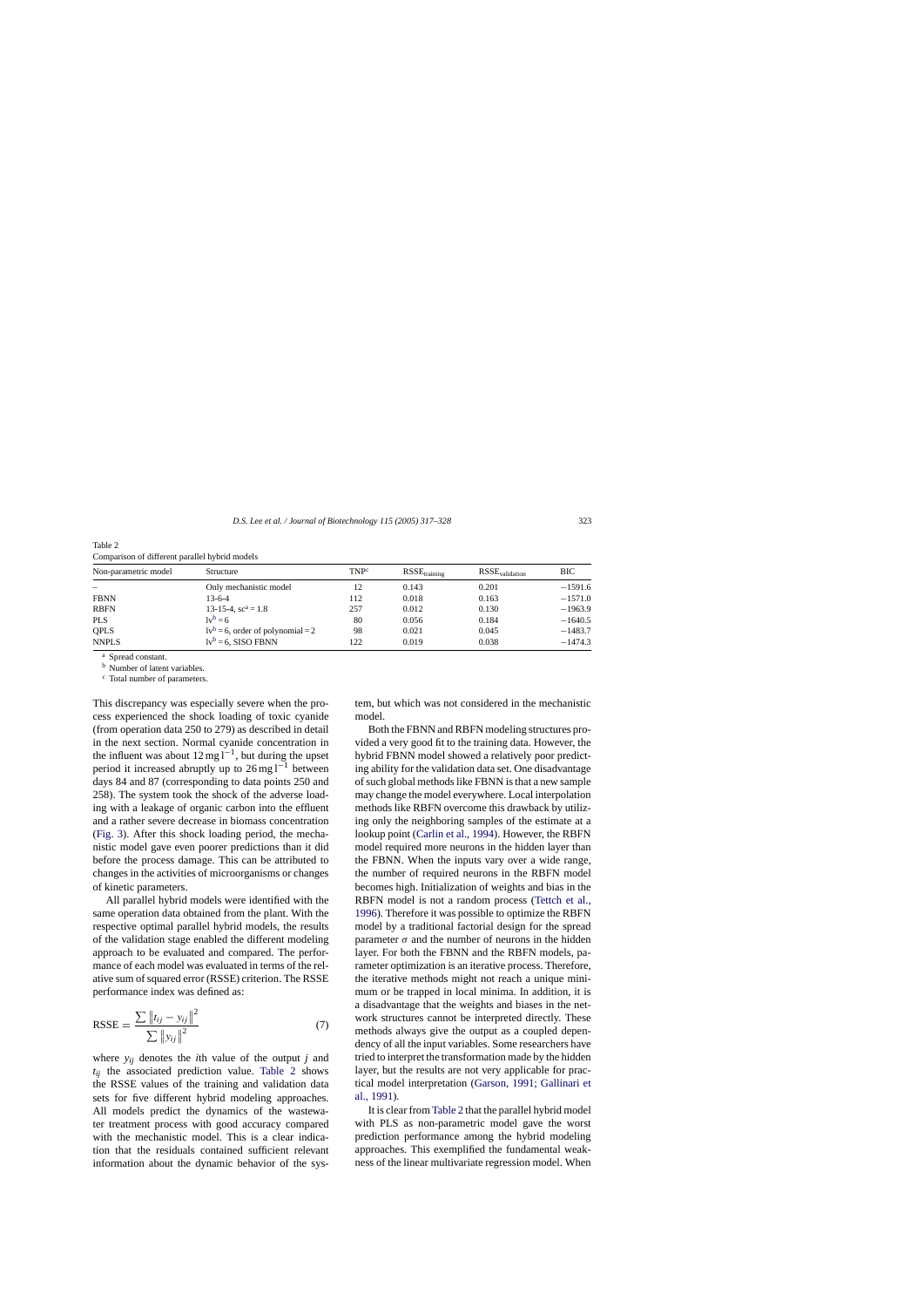non-linear regression methods were used for modeling the inner relations in the PLS, the prediction capabilities were largely improved. The hybrid QPLS model gave a better prediction performance than the hybrid PLS model. However, quadratic models are still linear in their parameters and do not guarantee a proper solution for mapping non-linear relationships between the input and output variables [\(Bro, 1995\).](#page-10-0) In this study, the parallel hybrid method with NNPLS as non-parametric model gave the best prediction performance, based on the RSSE of the validation data set [\(Table 2\).](#page-6-0)

However, the goodness of fit for the parallel hybrid modeling approaches with different numbers of degrees of freedom cannot be assessed only by the RSSE. More complex models with larger numbers of parameters will improve the model fit to the data, as it reduces the RSSE of the residuals between the model predictions and the corresponding operation data. It is, therefore, necessary to have quantitative measures of model adequacy for deciding between competing model structure. For large data sets, the appropriate criterion to use is the Bayesian information criterion (BIC) proposed by [Leonard and Hsu \(1999\):](#page-10-0)

$$
BIC = L(\hat{\vartheta} | y_{ij}) - \frac{p}{2} \ln \frac{N}{2\pi}
$$
 (8)

where *L* is the likelihood function of the model,  $\hat{\vartheta}$  denotes the maximum likelihood estimates of the vector of unknown parameters, *p* the number of parameters and *N* the number of measurements. For the likelihood function *L*, Main et al. (1999) take the natural logarithm and maximize with respect to the unknown parameters, which gives the maximized logarithmic likelihood:

$$
L(\widehat{\vartheta} \, | y_{ij}) = -\frac{N}{2} \ln \left\{ \sum [y_{ij} - f(\widehat{\vartheta} \, | x_{ij})]^2 \right\} \tag{9}
$$

where  $f(\hat{\theta} | x_{ij})$  is the model output at the *i*th value of the input  $x_i$ . From Eq. (8) and (9) a model with a high BIC is preferable to one with a lower value [\(Seher and](#page-10-0) [Main, 2004\).](#page-10-0) As shown in [Table 2,](#page-6-0) the hybrid NNPLS model's BIC was much higher than the BIC of any other models, implying that the hybrid NNPLS model is the best model in this direct quantitative comparison. These results consistently showed that the hybrid NNPLS model outperformed the other models in the aspect of both model prediction and complexity.

Fig. 4 shows the simulation results of the hybrid NNPLS model. The prediction performance was



Fig. 4. Simulation results of the parallel hybrid model with NNPLS as non-parametric model.

greatly improved for both training and validation data sets, compared with the mechanistic model. Fig. 5 shows the first principal inner relations between the **X** and **Y**-block by both the PLS and NNPLS methods. It shows how the NNPLS method captures the non-linearity and thus outperforms the linear PLS model. This increased prediction performance can be



Fig. 5. Score plots of the first latent factor coefficients (dot: data points, dotted line: PLS inner model, solid line: NNPLS inner model).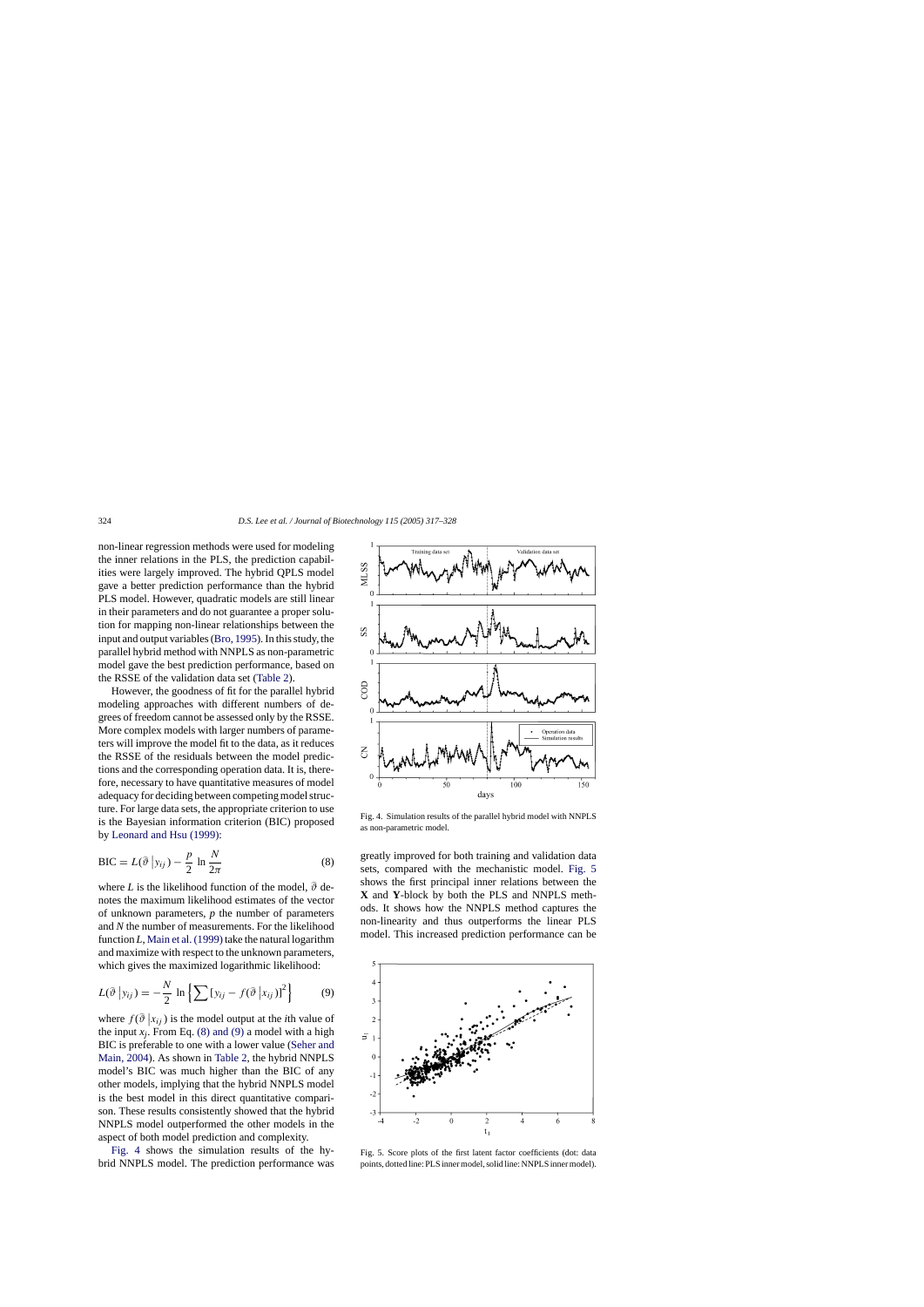explained by the fact that the CWTP, in this application, is an inherently non-linear system with time-varying reactions of the microorganisms and large variations in the incoming wastewater. The NNPLS could extract non-linear information from the residuals to compensate for the inaccuracy of the mechanistic model. The

measured data versus the predicted values from the hybrid NNPLS model are shown in Fig. 6. Those plots visualize the performance of the models in an obvious way. The *r*-squared value  $(r^2)$  represents the fraction of the variance explained in the operation data by the model.



Fig. 6. Measured vs. predicted values of the hybrid NNPLS model.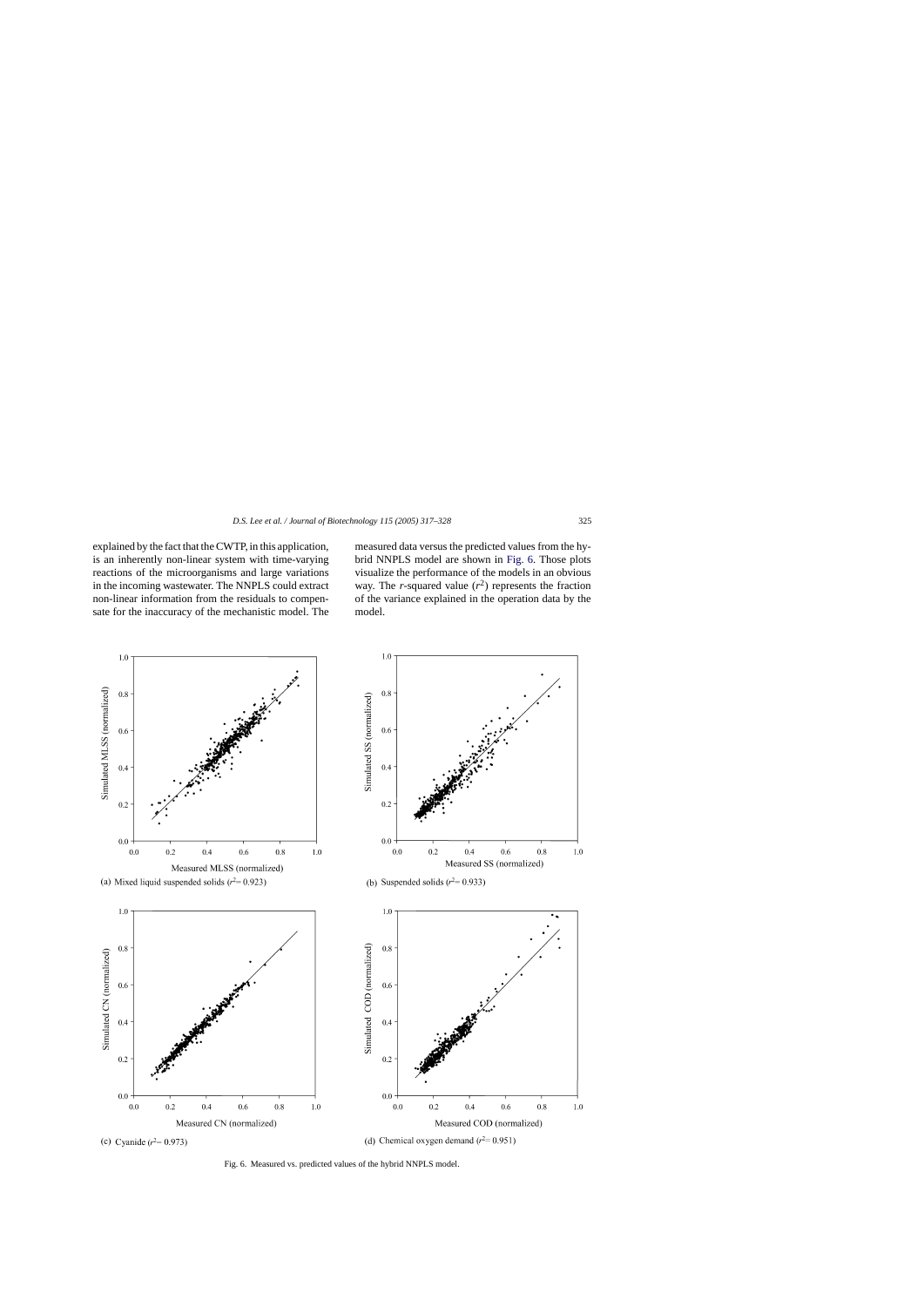

Fig. 7. NNPLS score plot of operation data (dotted ellipse: 95% confidence limit).

## *3.2. Process monitoring with NNPLS*

PLS models have interesting capability of visualizing high-dimensional data through the lowerdimensional projections defined by the small number of latent variables. By examining the dynamic behavior of the process data in the reduced space, it is often possible to extract very useful information. Fig. 7 shows a score plot of the collected data in the space of the resulting first two latent variables from the NNPLS model in the parallel hybrid structure. The score plot provides an adequate representation of the process behavior. Most of the normal operating data were contained within the control contour of 95% confidence limit. However, when the process instability occurred, the corresponding process data points (from operation data 250 to 279) progressively moved outside the ellipsoidal boundary, and then returned to the inside the confidence limit, when the process was recovered from the damage. It is also straightforward to determine how much each of the input variables contributes to the variations in the output variables. Fig. 8 shows the contribution plot to the operation data 250, which clearly identifies that cyanide concentration in the influent contributed to the disturbance. From operation data analysis, we found that the process upset was caused by a shock loading of cyanide in the influent ([Lee et al., 2002\).](#page-10-0) Therefore, the additional advantage of the hybrid NNPLS model is to allow process monitoring and easier interpretation of process behavior, compared with the parallel hybrid model with FBNN and RBFN as non-parametric models.

## **4. Conclusions**

Five different parallel hybrid modeling strategies were applied to a full-scale industrial wastewater treatment plant and the prediction performance of each model was evaluated and compared. First, a mechanistic model was developed based on ASM1 and the specific process knowledge of the cokes wastewater treatment plant. The mechanistic model could not adequately account for the dynamics of the process, but could predict only an approximation. Then, the mechanistic model was combined with non-parametric models in parallel configuration. The non-parametric



Fig. 8. Contribution plot to operation data point 250.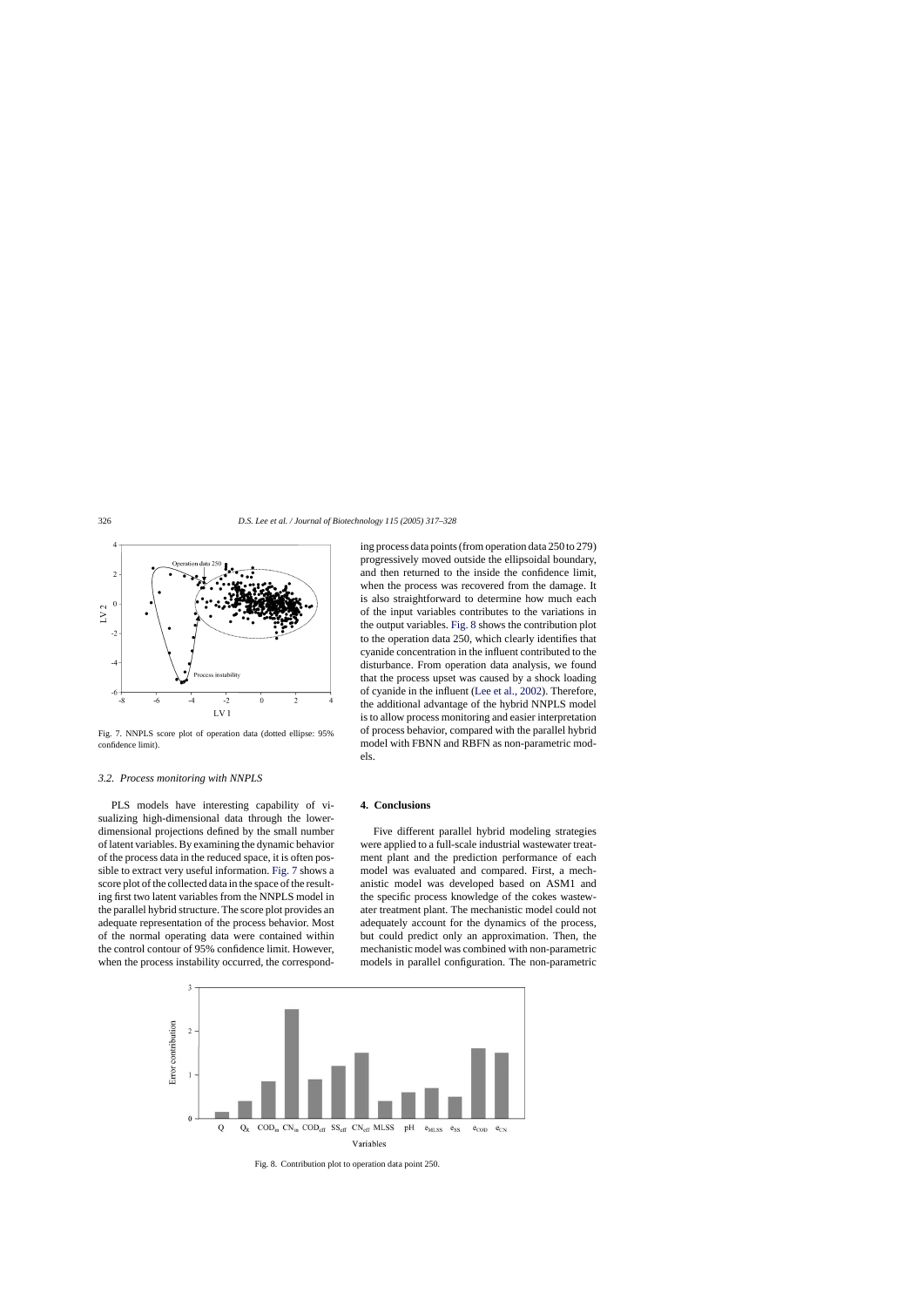<span id="page-10-0"></span>models evaluated include FBNN, RBFN, PLS, QPLS and NNPLS. All parallel hybrid models could improve the mechanistic model's prediction performance with available operational data. The parallel hybrid models with FBNN and RBFN method could fit the training data very well, but could not adequately predict validation data, compared with the hybrid models with QPLS and NNPLS. The hybrid PLS model was not able to sufficiently capture the inherently non-linear characteristics of the cokes wastewater treatment plant. In this study, the hybrid NNPLS model achieved the best prediction performance benefiting from the inclusion of a non-linear mapping between the input and output latent variables. In addition, the hybrid NNPLS method could analyze process behavior effectively and allow for fault detection and isolation. The proposed parallel hybrid modeling strategy is a cost-effective and accurate tool that can be applied to biological wastewater treatment processes in the absence of reasonably accurate process models.

## **Acknowledgements**

The work was financially supported by both Brain Korea 21 Program and the Korea Science and Engineering Foundation through the Advanced Environmental Biotechnology Research Center at Pohang University of Science and Technology. This research was also supported by the Fund for Scientific Research – Flanders (F.W.O.) and the Ghent University Research Fund.

#### **References**

- Baffi, G., Martin, E.B., Morris, A.J., 2000. Non-linear dynamic projection to latent structures modelling. Chemom. Intell. Lab. Syst. 52, 5–22.
- Baughman, D.R., Liu, Y.A., 1995. Neural Networks in Bioprocessing and Chemical Engineering. Academic Press, San Diego.
- Box, G.E.P., Draper, N.R., 1987. Empirical Model-Building and Response Surfaces. Wiely, New York.
- Bro, R., 1995. Algorithm for finding an interpretable simple neural network solution using PLS. J. Chemom. 9, 423–430.
- Carlin, M., Kavli, T., Lillekjendlie, B., 1994. A comparison of four methods for non-linear data modeling. Chemom. Intell. Lab. Syst. 23, 163–177.
- Demuth, H., Deale, M., 2001. Neural network toolbox for use with MATLAB. The MathWorks, Massachusetts.
- Draper, N.R., Lin, D.K.J., 1990. Small response-surface designs. Technometrics 32, 187–194.
- Gallinari, P., Thiria, S., Badran, F., Fogelman-Soulie, F., 1991. On the relations between discriminant analysis and multi-layer perceptrons. Neural Networks 4, 349–360.
- Garson, G.D., 1991. Interpreting neural-network connection weights. AI Expert 6, 46–51.
- Gaudy A.F.Jr., Gaudy, E.T., Feng, Y.J., Brueggemann, G., 1982. Treatment of cyanide waste by the extended aeration process. J. Water Pollut. Cont. Fed. 54, 153–164.
- Geladi, P., Kowalski, B.R., 1986. Partial least-squares regression: a tutorial. Anal. Chim. Acta 185, 1–17.
- Haykin, S., 1999. Neural Networks. Prentice-Hall, Englewood Cliffs, NJ.
- Henze, M., Grady Jr., C.P.L., Gujer, W., Marais, G.V.R., Matsuo, T., 1987. Activated Sludge Model No. 1. IWA scientific and technical report No. 1, London.
- Lee, D.S., Jeon, C.O., Park, J.M., Chang, K.S., 2002. Hybrid neural network modelling of a full-scale industrial wastewater treatment process. Biotechnol. Bioeng. 78, 670–682.
- Lee, D.S., Park, J.M., 1999. Neural network modelling for on-line estimation of nutrient dynamics in a sequentially-operated batch reactor. J. Biotech. 75, 229–239.
- Lee, M.W., Park, J.M., 1998. Biological nitrogen removal from coke plant wastewater with external carbon addition. Water Environ. Res. 70, 1090–1095.
- Leonard, T., Hsu, J.S.J., 1999. Bayesian Methods. Cambridge University Press, New York.
- Main, I.G., Leonard, T., Papasouliotis, O., Hatton, C.G., Meredith, P.G., 1999. One slope or two? Detecting statistically significant breaks of slope in geophysical data with application to fracture scaling. Geophys. Res. Lett. 26, 2801–2804.
- Montague, G., Morris, J., 1994. Neural-network contributions in biotechnology. Trends Biotechnol. 12, 312–324.
- Psichogios, D.C., Ungar, L.H., 1992. A hybrid neural networkfirst principles approach to process modeling. AIChE J. 38, 1499–1511.
- Qin, S.J., McAvoy, T.J., 1992. Non-linear PLS modelling using neural networks. Comput. Chem. Eng. 23, 395–411.
- Richards, D.J., Shieh, W.K., 1989. Anoxic-Oxic activated-sludge treatment of cyanides and phenols. Biotechnol. Bioeng. 33, 28–32.
- Seher, T., Main, I.G., 2004. A statistical evaluation of a stress-forecast earthquake. Geophys. J. Int. 157, 187–193.
- Standard Methods for Examination of Water and Wastewater. American Public Health Association/American Water Works Association/Water Environment Federation, Washington, DC.
- Tettch, J., Metcalfe, E., Howells, S.L., 1996. Optimisation of radial basis and backpropagation neural networks for modelling auto-ignition temperature by quantitative-structure property relationships. Chemom. Intell. Lab. Syst. 32, 177–191.
- Thompson, M., Kramer, M.A., 1994. Modeling chemical processes using prior knowledge and neural networks. AIChE J. 40, 1328–1340.
- van Can, H.J.L., Te Braake, H.A.B., Hellinga, C., Luyben, K.C.A.M., Heijnen, J.J., 1997. An efficient model development strategy for